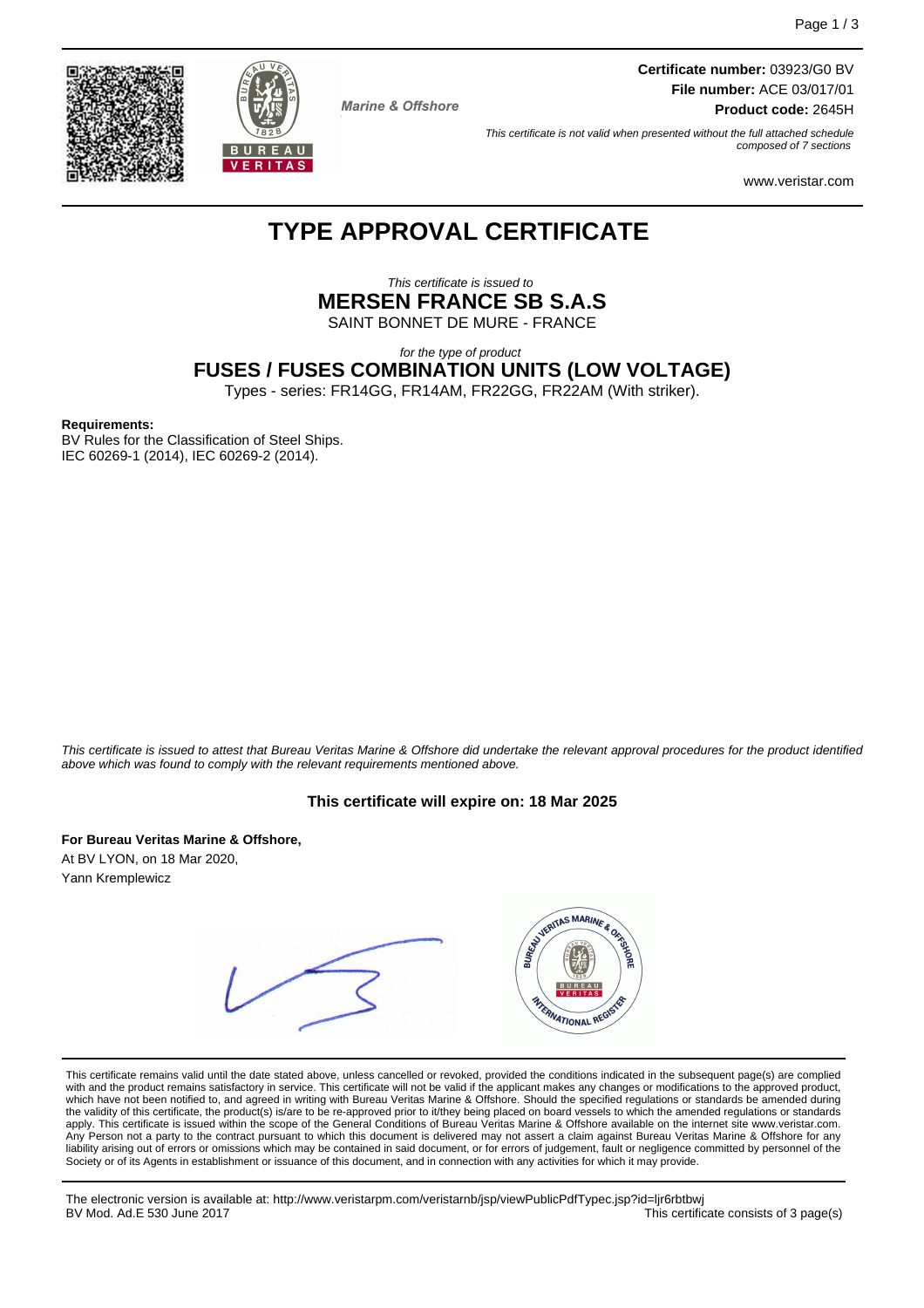# **THE SCHEDULE OF APPROVAL**

#### **1. PRODUCT DESCRIPTION:**

| <b>Designation</b>            |              |           | <b>Rated</b><br><b>Voltage</b> | <b>Rated</b><br><b>Current</b> | <b>Breaking</b><br>Capacity | <b>Remarks</b>               |
|-------------------------------|--------------|-----------|--------------------------------|--------------------------------|-----------------------------|------------------------------|
| Fuse-Link                     | Fuse-carrier | Fuse-base | (V)                            | (A)                            | (kA)                        |                              |
| <b>Cylindrical</b><br>FR14GG  |              |           | 500                            | $2 - 50$                       | 120 kA                      | With striker                 |
| FR14AM                        |              |           | 690<br>500                     | $1 - 16$<br>$20 - 50$          | 120 kA<br>120 kA            | With striker<br>With striker |
| FR22GG<br>FR22GG              |              |           | 690<br>500                     | $2 - 80$<br>$100 - 125$        | 120 kA<br>120 kA            | With striker<br>With striker |
| FR22AM<br>FR <sub>22</sub> AM |              |           | 690<br>500                     | $1 - 80$<br>$100 - 125$        | 120 kA<br>120 kA            | With striker<br>With striker |

### **2. DOCUMENTS AND DRAWINGS:**

Gap analysis between IEC 60269-1 2006/2014, dated 02.Dec.2014 (includes gap analysis on IEC 60269-2).

Gap analysis between IEC 60269-4 2006/2013, dated 02.Dec.2014.

Specification Ref. DS-LFCY14AM-07-0716 EN, dated 2016.

Specification Ref. DS-LFCY14GG-07-0716 EN, dated 2016. Specification Ref. DS-LFCY22AM-08-0716 EN, dated 2016.

Specification Ref. DS-LFCY22GG-08-0219\_EN, dated 2019.

### **3. TEST REPORTS:**

3.1 - Tested according to IEC 269-1 (1986) [equivalent to EN 60269-4 (2006)] and IEC 269-2-1 (2004).

3.2 - COFRAC Test Report issued by FERRAZ SHAWMUT Saint Bonnet de Mure Tests Center:

- n° 832502/1 to 832502/12 dated January 2009.
- n° 832504/1 to 832504/14 dated September 2009.
- n° 835201/1 to 835201/16 dated November 2009.
- n° 832503/1 to 832503/17 dated April 2009.

### **4. APPLICATION / LIMITATION:**

According to BV Rules for the Classification of Steel Ships.

### **5. PRODUCTION SURVEY REQUIREMENTS:**

5.1 - The above products are to be supplied by **MERSEN FRANCE SB S.A.S** in compliance with the type described in this certificate.

5.2 - This type of product is within the category HBV of Bureau Veritas Rule Note NR320 and as such does not require a BV product certificate.

5.3 - **MERSEN FRANCE SB S.A.S** has to make the necessary arrangements to have its works recognised by Bureau Veritas in compliance with the requirements of NR320 for HBV products.

5.4 - For information, **MERSEN FRANCE SB S.A.S** has declared to Bureau Veritas the following production site:

#### **NOLAM TUNISIE (MERSEN) Rue de Nabeul Lotn°4 ZI M'Ghira 3**

# **2082 FOUCHANA - BEN AROUS**

### **TUNISIA**

## **6. MARKING OF PRODUCT:**

The items prescribed below shall be marked on a easily visible place of fuse surface in an indelible way.

- (1) Rated voltage (V)
- (2) Rated current (A)
- (3) Rated breaking capacity
- (4) Fusing Factor
- (5) Manufacturer's name
- $(6)$  Model  $N^{\circ}$
- (7) Approved class name.